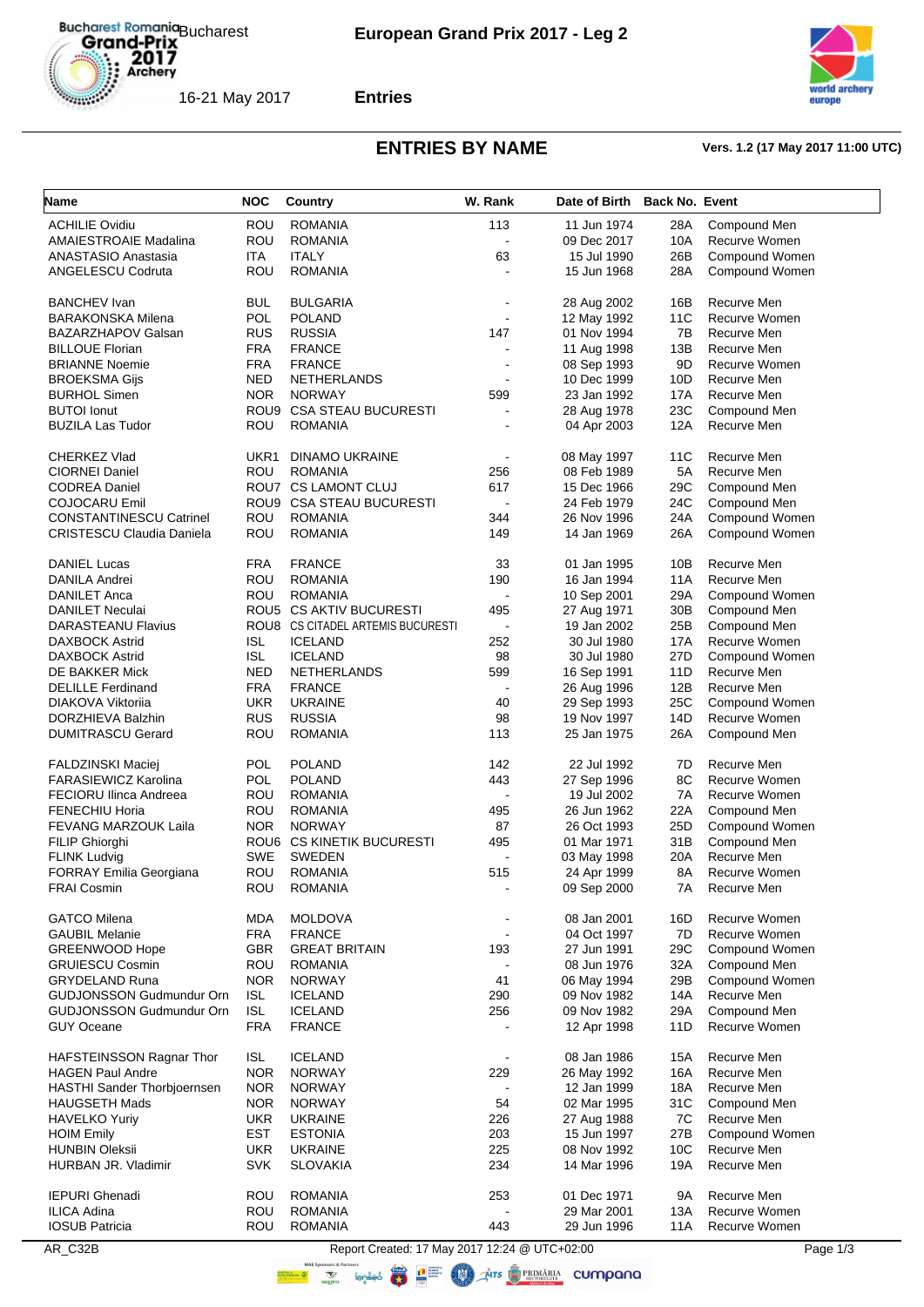



**Entries**

# **ENTRIES BY NAME Vers. 1.2 (17 May 2017 11:00 UTC)**

| Name                                                 | <b>NOC</b>        | <b>Country</b>                    | W. Rank                      | Date of Birth | <b>Back No. Event</b> |                               |
|------------------------------------------------------|-------------------|-----------------------------------|------------------------------|---------------|-----------------------|-------------------------------|
|                                                      | <b>UKR</b>        | <b>UKRAINE</b>                    | 51                           |               |                       | Recurve Men                   |
| <b>IVANYTSKYY Heorhiy</b><br><b>IVASHKO Markiyan</b> | <b>UKR</b>        | <b>UKRAINE</b>                    | 140                          | 06 May 1992   | 8C<br>5C              | Recurve Men                   |
|                                                      |                   |                                   |                              | 18 May 1979   |                       |                               |
| <b>KACSO Sandor</b>                                  |                   | ROU5 CS AKTIV BUCURESTI           | ä,                           | 04 Jul 1976   | 17C                   | Recurve Men                   |
| <b>KARDACZ Ivan</b>                                  | <b>FRA</b>        | <b>FRANCE</b>                     | ä,                           | 20 Mar 1999   | 11B                   | Recurve Men                   |
| <b>KASAK Bessi</b>                                   | EST               | <b>ESTONIA</b>                    | 289                          | 05 Jun 1989   | 14C                   | <b>Recurve Women</b>          |
| <b>KASPROWSKI Oskar</b>                              | POL               | <b>POLAND</b>                     |                              | 03 Feb 2000   | 8D                    | Recurve Men                   |
| <b>KELEMEN Cristian</b>                              |                   | ROU3 CS BESTA BUCARESTI           |                              | 13 Apr 1980   | 30C                   | Compound Men                  |
| <b>KHARITONOVA Viktoria</b>                          | <b>RUS</b>        | <b>RUSSIA</b>                     |                              | 30 Nov 2001   | 15D                   | Recurve Women                 |
| KISHCHAK Bohdan                                      | <b>UKR</b>        | <b>UKRAINE</b>                    | 318                          | 11 Aug 1994   | 28B                   | Compound Men                  |
| <b>KOCAJ Marlena</b>                                 |                   | POL2 CWKS                         |                              | 24 Sep 1999   | 17B                   | Recurve Women                 |
| <b>KOMAR Anton</b>                                   | UKR1              | <b>DINAMO UKRAINE</b>             |                              | 13 Jun 1997   | 13C                   | Recurve Men                   |
| KOZHOKAR Ivan                                        | UKR1              | <b>DINAMO UKRAINE</b>             | ä,                           | 10 Jan 2000   | 12C                   | Recurve Men                   |
| <b>KREICBERGA Anete</b>                              | LAT               | LATVIA                            | 163                          | 17 Sep 1992   | 17C                   | Recurve Women                 |
| <b>KRIVOLAP Alexey</b>                               | <b>RUS</b>        | <b>RUSSIA</b>                     |                              | 05 Jan 1997   | 8B                    | Recurve Men                   |
|                                                      |                   |                                   |                              |               |                       |                               |
| <b>LACROIX Emilie</b>                                | <b>FRA</b>        | <b>FRANCE</b>                     | ä,                           | 05 Dec 1994   | 8D                    | Recurve Women                 |
| <b>LAZAR Marcel</b>                                  |                   | ROU2 CS GLORIOSA BUCURESTI        | ä,                           | 14 Feb 1978   | 18C                   | Recurve Men                   |
| <b>LESNIAK Natalia</b>                               | POL               | <b>POLAND</b>                     | 132                          | 10 Jul 1991   | 7C                    | <b>Recurve Women</b>          |
| LJUBINKOVIC Marija                                   | <b>SRB</b>        | <b>SERBIA</b>                     | 192                          | 17 Apr 1994   | 28C                   | Compound Women                |
| <b>LVOVSKYY Dmytro</b>                               | <b>UKR</b>        | <b>UKRAINE</b>                    | 241                          | 27 Apr 1972   | 26B                   | Compound Men                  |
|                                                      |                   |                                   |                              |               |                       |                               |
| <b>MAGRINI Emanuele</b>                              | <b>ITA</b>        | <b>ITALY</b>                      | 244                          | 10 Feb 1996   | 14D                   | Recurve Men                   |
| MAKAREVYCH Sergii                                    | <b>UKR</b>        | <b>UKRAINE</b>                    | 185                          | 25 Jan 1995   | 6C                    | Recurve Men                   |
| <b>MALLIAROUDAKIS Nikolaos</b>                       |                   | ROU8 CS CITADEL ARTEMIS BUCURESTI | $\blacksquare$               | 10 Aug 1960   | 17B                   | Recurve Men                   |
| <b>MANDIA Claudia</b>                                | ITA               | <b>ITALY</b>                      | 81                           | 21 Oct 1992   | 15A                   | Recurve Women                 |
| <b>MARCHENKO Veronika</b>                            | <b>UKR</b>        | <b>UKRAINE</b>                    | 10                           | 03 Apr 1993   | 12B                   | <b>Recurve Women</b>          |
| <b>MARCU Razvan</b>                                  | ROU               | <b>ROMANIA</b>                    | 111                          | 05 Jan 1991   | 6A                    | Recurve Men                   |
| <b>MARZEC Pawel</b>                                  | <b>POL</b>        | <b>POLAND</b>                     | 49                           | 18 Jan 1994   | 5D                    | Recurve Men                   |
|                                                      |                   | ROU8 CS CITADEL ARTEMIS BUCURESTI | ä,                           |               |                       |                               |
| <b>MATEI Gheorghe</b>                                |                   |                                   |                              | 12 Dec 1964   | 24B                   | Compound Men<br>Recurve Women |
| <b>MAZORCHUK Kateryna</b>                            | UKR1              | <b>DINAMO UKRAINE</b>             | $\qquad \qquad \blacksquare$ | 06 Jan 1998   | 16B                   |                               |
| <b>MICHALAK Slawomir</b>                             | <b>POL</b><br>CRO | <b>POLAND</b><br><b>CROATIA</b>   | $\blacksquare$               | 13 Dec 1972   | 6D                    | Recurve Men                   |
| <b>MIHALIC Matija</b>                                |                   |                                   | 36                           | 23 Jul 1995   | 19D                   | Recurve Men                   |
| <b>MIKLOS Beatrice</b>                               | ROU               | <b>ROMANIA</b>                    |                              | 06 Jun 2003   | <b>9A</b>             | <b>Recurve Women</b>          |
| <b>MIRCA Alexandra</b>                               | <b>MDA</b>        | <b>MOLDOVA</b>                    | 33                           | 11 Oct 1993   | 17D                   | Recurve Women                 |
| <b>MURESIANU Ioan Valentin</b>                       | ROU               | <b>ROMANIA</b>                    | L.                           | 08 Jan 1965   | 24A                   | Compound Men                  |
| <b>MUSOLESI Federico</b>                             | ITA               | <b>ITALY</b>                      | 402                          | 17 Oct 1998   | 15D                   | Recurve Men                   |
| <b>MYKHAILO Kostash</b>                              |                   | ROU4 CS M SUCEAVA                 | 556                          | 09 Jul 1990   | 20 <sub>B</sub>       | Recurve Men                   |
| NAUMOVA Zhanna                                       |                   | <b>DINAMO UKRAINE</b>             |                              | 07 Oct 2002   | 14B                   | Recurve Women                 |
| <b>NENCIONI Michele</b>                              | UKR1              | <b>ITALY</b>                      |                              | 19 Jun 1994   |                       | Compound Men                  |
|                                                      | <b>ITA</b>        | ROU5 CS AKTIV BUCURESTI           | 23                           |               | 25D                   |                               |
| NICOLAE Doru                                         |                   |                                   | $\blacksquare$               | 15 Jan 1975   | 29B                   | Compound Men                  |
| <b>OLARU Dan</b>                                     | <b>MDA</b>        | <b>MOLDOVA</b>                    | 62                           | 11 Nov 1996   | 16D                   | Recurve Men                   |
| <b>OSIPOVA Elena</b>                                 | <b>RUS</b>        | <b>RUSSIA</b>                     | L,                           | 22 May 1993   | 12D                   | Recurve Women                 |
|                                                      |                   |                                   |                              |               |                       |                               |
| PARKHOMENKO Anna                                     | UKR1              | DINAMO UKRAINE                    |                              | 16 Jan 1998   | 13B                   | <b>Recurve Women</b>          |
| <b>PARNAT Reena</b>                                  | EST               | <b>ESTONIA</b>                    | 93                           | 01 Dec 1993   | 13C                   | Recurve Women                 |
| PARVU Catalin                                        |                   | ROU9 CSA STEAU BUCURESTI          |                              | 06 Mar 1979   | 27C                   | Compound Men                  |
| PATRU Eugen                                          |                   | ROU9 CSA STEAU BUCURESTI          | $\blacksquare$               | 06 Mar 1979   | 20C                   | Recurve Men                   |
| PAVLICHENKO Daria                                    | <b>UKR</b>        | <b>UKRAINE</b>                    | 366                          | 20 Nov 1992   | 7В                    | Recurve Women                 |
| PAVLOVA Anastasia                                    | <b>UKR</b>        | <b>UKRAINE</b>                    | 34                           | 09 Feb 1995   | 11B                   | Recurve Women                 |
| PEGULESCU Augustin                                   |                   | ROU9 CSA STEAU BUCURESTI          |                              | 29 May 1967   | 25C                   | Compound Men                  |
| PENDOV Todor                                         | <b>BUL</b>        | <b>BULGARIA</b>                   | 280                          | 15 Aug 2000   | 14B                   | Recurve Men                   |
| PETROV Viktor                                        | <b>BUL</b>        | <b>BULGARIA</b>                   | 294                          |               | 27D                   | Compound Men                  |
| PETRUT Dorin                                         |                   | ROU9 CSA STEAU BUCURESTI          | $\blacksquare$               | 29 Sep 1963   | 26C                   | Compound Men                  |
| PLOSZAJ Ewa                                          | <b>ISL</b>        | <b>ICELAND</b>                    | 267                          | 28 Jul 1986   | 28D                   | Compound Women                |
| POLIDORI Jacopo                                      | ITA               | <b>ITALY</b>                      | $\blacksquare$               | 05 May 1991   | 24D                   | Compound Men                  |
| POLLUMAE Alexandra                                   | <b>EST</b>        | <b>ESTONIA</b>                    | $\blacksquare$               | 06 Mar 2000   | 16C                   | Recurve Women                 |
| POLOVINKO Roman                                      | <b>RUS</b>        | <b>RUSSIA</b>                     | $\overline{\phantom{0}}$     |               | 9Β                    | Recurve Men                   |
| POPESCU Dan                                          |                   | ROU8 CS CITADEL ARTEMIS BUCURESTI | $\blacksquare$               | 28 Oct 1999   |                       | Recurve Men                   |
|                                                      | <b>UKR</b>        |                                   |                              | 06 Aug 1980   | 18B                   |                               |
| POZNIAKOVA Tetiana                                   |                   | <b>UKRAINE</b>                    | 83                           | 18 Apr 1989   | 26C                   | Compound Women                |
| <b>PREIMANN Anneli</b>                               | <b>EST</b>        | <b>ESTONIA</b>                    | $\overline{a}$               | 20 Dec 1988   | 15C                   | Recurve Women                 |
| PRZYBYLSKI Lukasz                                    | <b>POL</b>        | <b>POLAND</b>                     | 318                          | 24 Apr 1994   | 30D                   | Compound Men                  |
| PUSCA Gigi                                           | ROU               | <b>ROMANIA</b>                    | 254                          | 05 May 1975   | 25A                   | Compound Men                  |
| PUSCASU Adrian                                       |                   | ROU8 CS CITADEL ARTEMIS BUCURESTI | 495                          | 17 May 1967   | 22B                   | Compound Men                  |

AR\_C32B Report Created: 17 May 2017 12:24 @ UTC+02:00